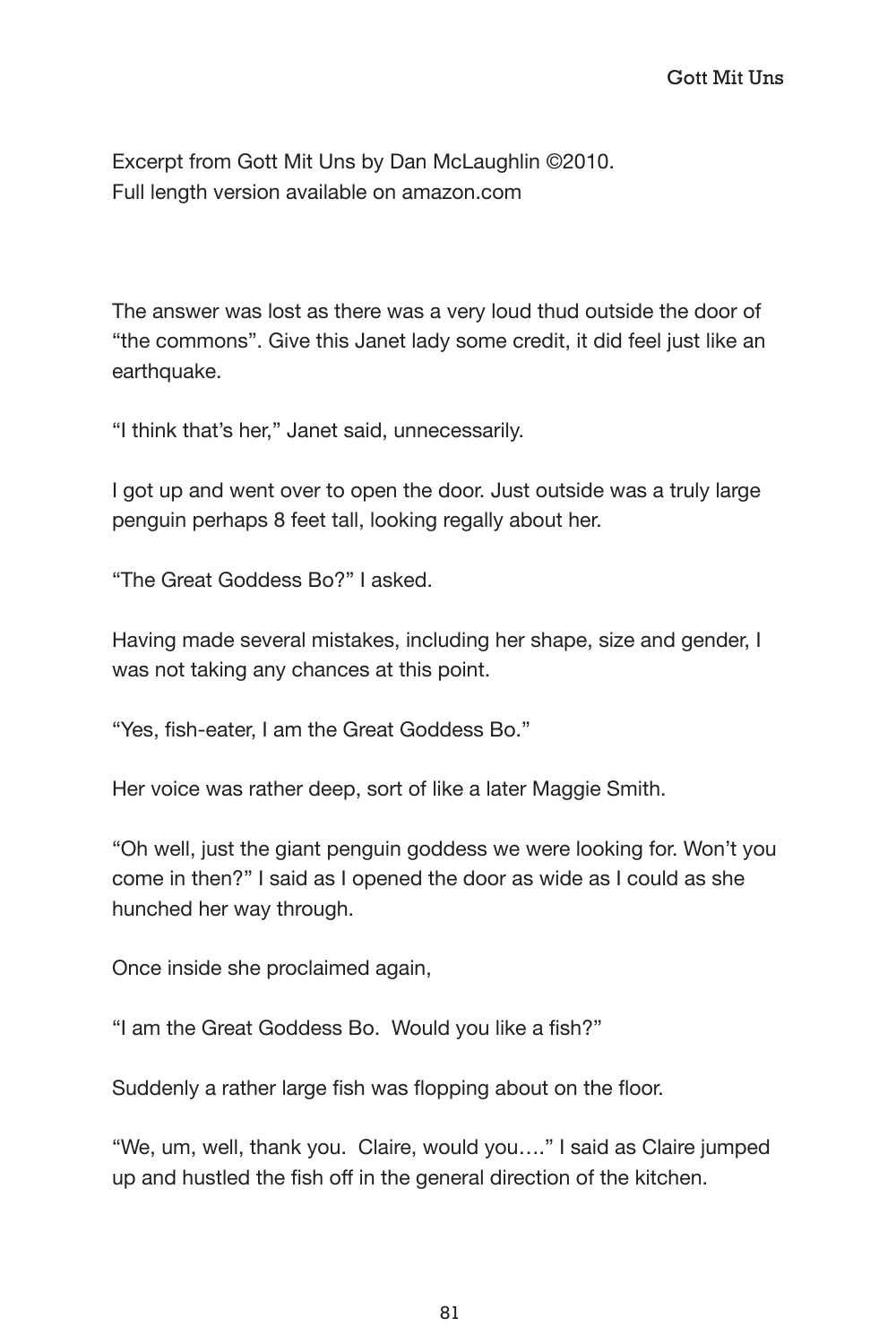We waited until Claire returned. Then I began,

"Great Goddess Bo, thank you so much for joining us here today in response to a summons by one Janet Robertson, a de facto if not necessarily de jure member of the Church of the Holy Anchovy."

"I am the Great Goddess Bo. Would you like a fish?" she interrupted.

Suddenly another rather large fish was flopping about on the floor.

"Yes, well, thank you Great Goddess Bo. Um Claire… thank you. Great Goddess Bo, I am here to tell you that while it may look that your summons on behalf of the Church of the Holy Anchovy was a legitimate one, we deeply regret to inform you that the summons was in error and would like to escort you back to the place whence you came. Now if you will just sign or acknowledge here, and here on this Release of Cosmic Blame form, and the standard Liability Waiver form here and here, and then we can be on our way," I looked up from my papers. "These forms are standard."

For us, at any rate. I held out the forms and a pen.

The Great Goddess Bo looked down at me and said,

"I am the Great Goddess Bo. Would you like a fish?"

Suddenly a third rather large fish was flopping about on the floor. Claire sighed and put this fish into her satchel. I raised an eyebrow at her, but IDCRA satchels were known for their legendary carrying capacity and their remarkably well designed reinforced internal subdivisions. Each agent's satchel was individualized to his or her own specifications. So if she wanted to put fish in there, fish it would take.

"I am the Great Goddess Bo. I have many, many fish," the Great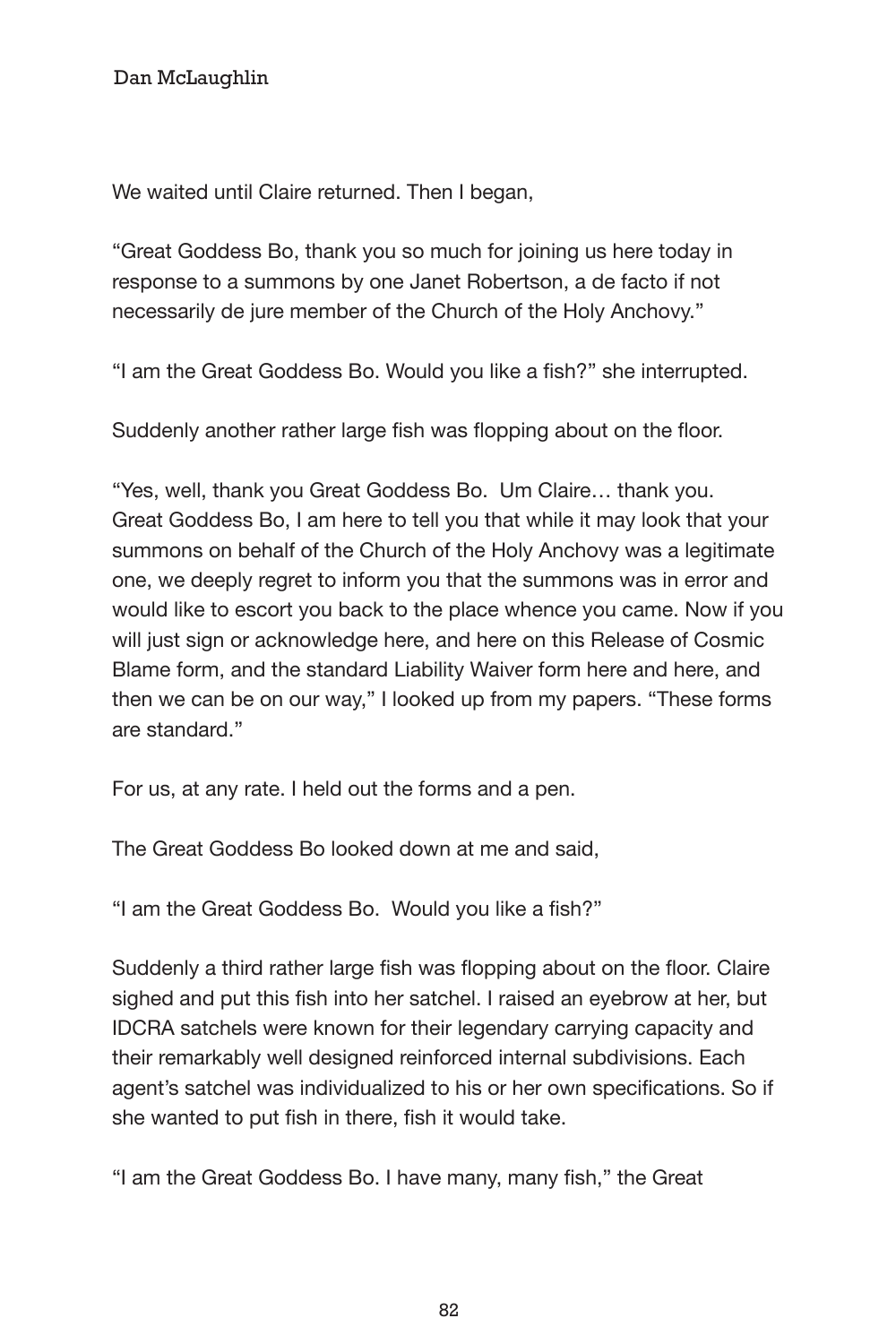Goddess Bo added. "Would you like another?"

"No no no no, thank you Great Goddess Bo," I said. "We have quite enough already. If we could just focus here on your presence here, Great Goddess Bo. Like I said, we are here to inform you that that the unforeseen and indeed somewhat problematic series of events that resulted in your being here on this plane of existence was an error and we are here to escort you back to that place where you were formerly residing. At no cost to you of course." I said.

There was a pause.

"And we have already done all the paperwork," I added.

"I am the Great Goddess Bo," said the Great Goddess Bo. "So you don't want any fish? I have other things."

Whereupon the commons floor was covered with a wide variety of aquatic life. Clair, bless her efficient little heart, had the items scooped up and in her satchel within moments.

"I am not sure if you are quite following me here, Great Goddess Bo," I tried again. "I am your agent at the UDD. I was the one who put the paperwork through that brought you here."

"I am the Great Goddess Bo. O, then thank you, fish eater. Have a fish. From the Great Goddess Bo," added the Great Goddess Bo somewhat unnecessarily.

I put my fish into Clair's satchel. It was surprisingly roomy. And her case files were surprisingly free of fish oil and odor.

"I don't think you are quite getting the point here, Great Goddess Bo. This is no longer your world. These are no longer your people. There is no place for you in this world," I said.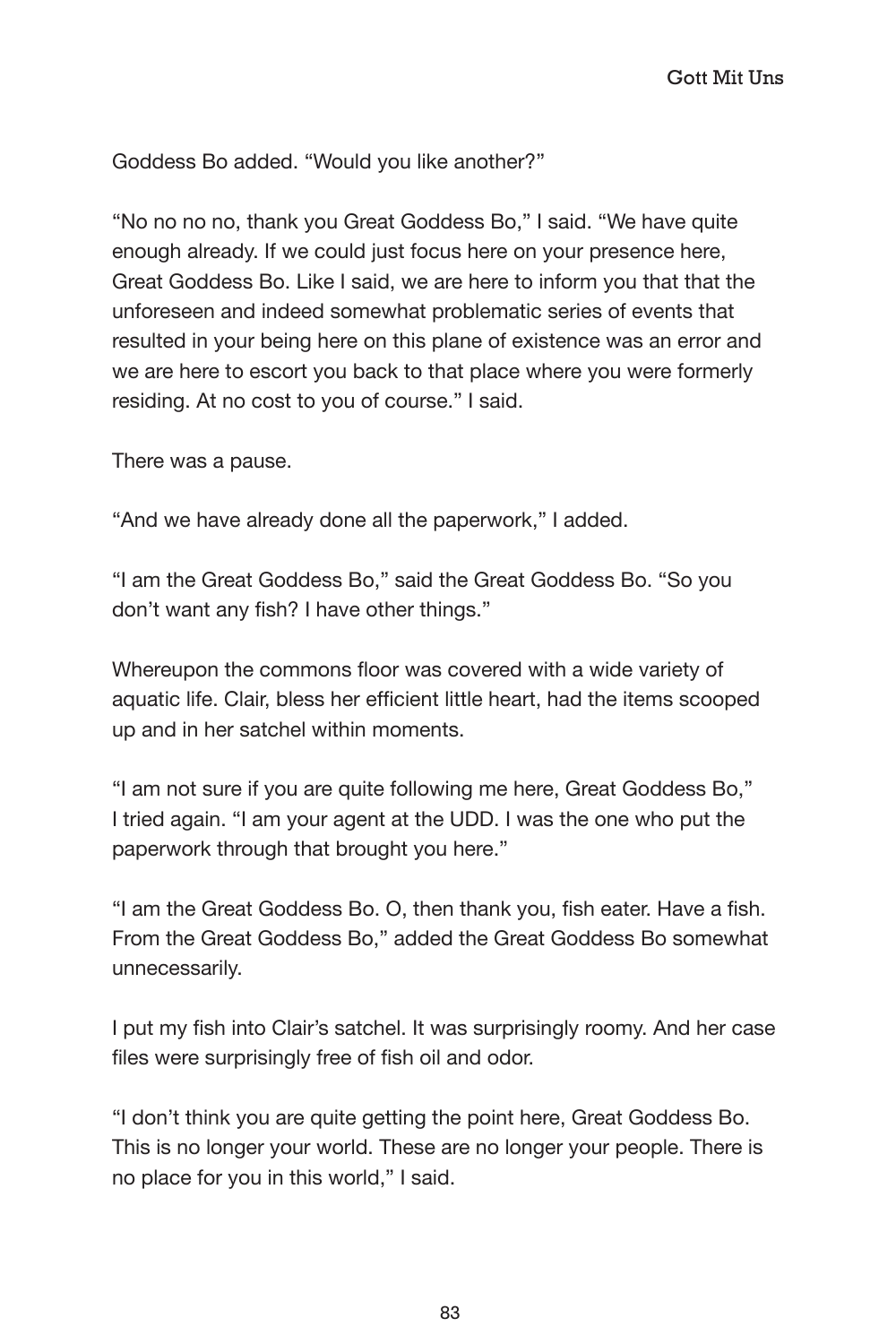"I am the Great Goddess Bo," said the Great Goddess Bo. "This is not true. This fish eater summoned me."

Her large fin vaguely motioned in the direction of Janet.

Oh non-specific deity DRAIN it. (A more savvy way to say "God Damn it." You say *that* where I work, with all the actual gods hanging around it is likely to actually happen, so to play it safe we tended to be more generic when it came to swearing.)

And the Big Bird had a point. A good point. Since she had been summoned, theoretically she did have a follower, and with a follower she was a Deity with all the rights and responsibilities that a Deity gets. This meant we just couldn't hustle her offstage. We would have to bring her back to UDD and there would have to be a formal hearing and all. And until the great Goddess Bo got her own Deitific Adjusters we would have to act both as IDCRAs of the UDD and Deitific Adjusters to the Great Goddess Bo.

"Here, faithful fish eater, have a fish from the Great Goddess Bo." "Thank you," said Janet as she scooped up the fish that appeared at her feet. She handed it to Claire who put it in her satchel.

"Seven years at the Academy and I am a keeper of the fish morgue," Claire muttered.

"I am the Great Goddess Bo," said Bo. "And you are correct, Fish Eater, in one thing. There is much that is new to the Great Goddess Bo of this new world." She looked around. "What is this food called 'Pizza?' We will discuss only after a pizza."

"Pizza?" asked Claire who was suddenly in a much better mood. "I like pizza. Let's eat pizza. Can I go and pick it up? Can I drive? Can I go? And what are Buffalo wings? We got a coupon for some Buffalo wings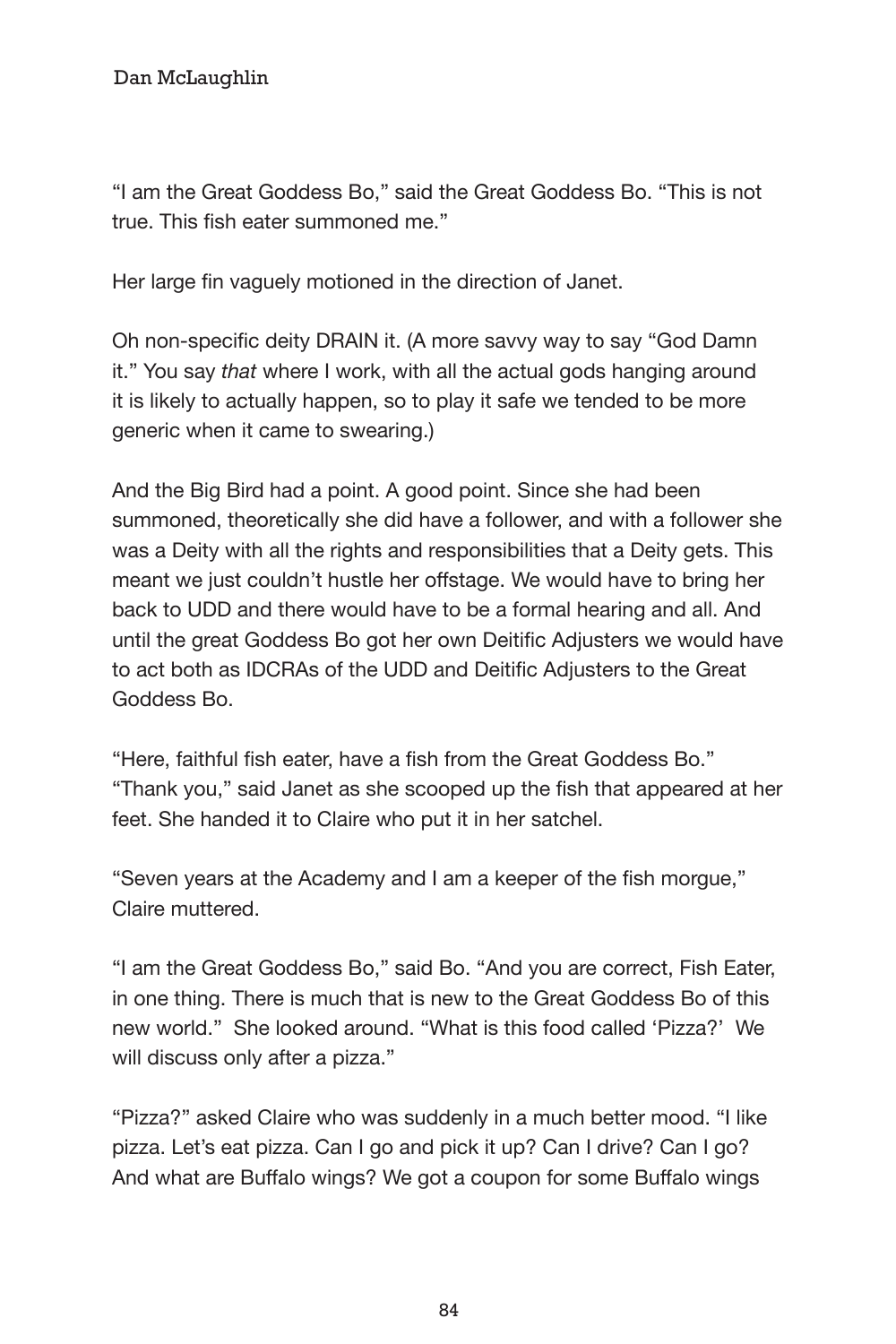last time and I want to get some. Can we get lots?"

Well, maybe things would be better after some food. Food that wasn't fish.

So after some negotiation on the number and amount, the pizza was ordered along with all the other fixings (salads, bread sticks, liters of soda, brownies, garlic bread and this time Buffalo wings).

"The Great Goddess Bo is here, so what boon would you ask?" said the Great Goddess Bo while we waited for the delivery guy. "I am very good with fish "

"No, we're good, thanks," I said. We flipped on the TV. Another anomaly of freezing time was that for some reason the only channels that come through are ones that showed old TV game shows.

It was another one of those time/space conundrum things. Since the show has already happened…at this point of the explanation I tended to zone out, but it was TV channels that showed TV game shows in rerun was the only channel that we consistently could get when we froze time. "It would have been much easier for me to go out and get the pizza," Claire insisted at one point. "I would been there and back by back by now if I had just driven there from here."

"No doubt that is so, but you are needed here," I said.

OK, that was a lie.

The food actually arrived quickly, this being a college town and all, and soon we were all munching happily away.

Bo was very happy to discover the brownie. Her appreciation for the "offering" of the brownie ran to many fine sized fish that fit into the satchel quite nicely. We also agreed that despite the weird name, Buffalo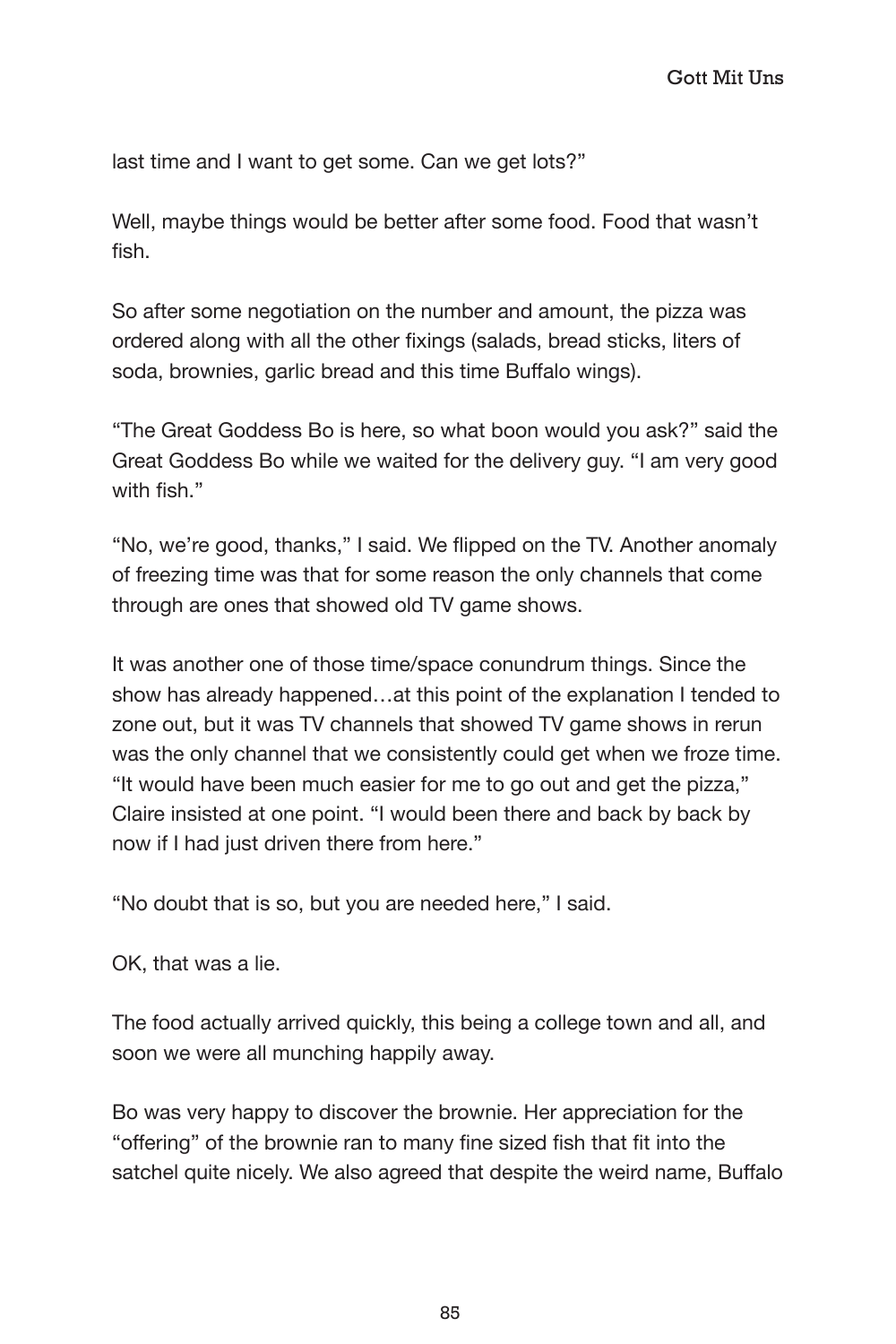Dan McLaughlin Gott Mit Unstand Mit Unstand Mit Unstand Mit Unstand Mit Unstand Mit Unstand Mit Unstand Mit Un

wings were a fine addition to pizza food group.

While we had been eating, the only channel we could get was showing *Wheel of Fortune*. It was "Masters of Comedy" week and this was a special "Mel Brooks" edition and Janet had displayed an amazingly deep knowledge of his oeuvre. She was in her third explanation of "Putting on the Ritz ehhhngh hnnnngh clump clump clump." when I brought the discussion back to the matter at hand.

"So as you can see, Great Goddess Bo, much has changed since the last time you were here. In this land of pizza and TV the time of a Goddess who serves her followers with healthy serving of fresh fish is past. You should really come back with us and resume your rest," I said.

"I am the Great Goddess Bo," said Bo. "And no, simple fish eater, I disagree. The large ones are still here and are frightened by fire. The fish eaters that need me are still living among you."

She burped and another fish popped into existence.

"Excuse me."

Claire put the fish into her satchel.

Bo stood up a little unsteadily. I thought at the time it was the brownies she had eaten that were taking a toll, but later the lab guys figured out it had been the processed wheat in the bread sticks that she was not used to which had done the damage.

"Fish eaters hear me now. I am the Great Goddess Bo of the Church of the Holy Anchovy. I will not be constrained by lesser beings. I was created to swim and protect my people. So stand aside and let me go, you ungrateful puny creatures. And I am going to take my fish back."

So saying she grabbed Claire's satchel and lumbered toward the door.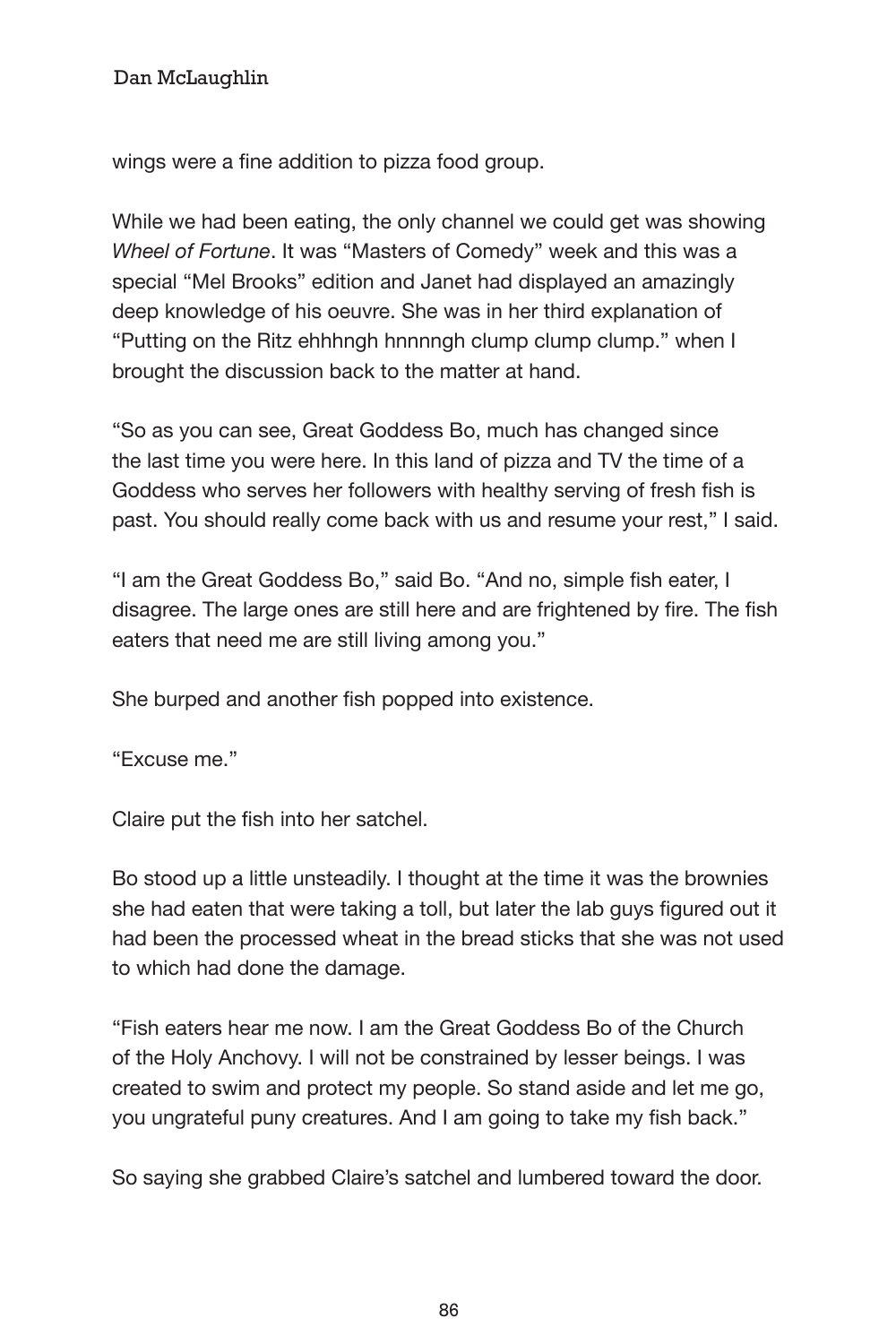dan McLaughlin Gott Mit Unstand Gott Mit Unst

If I had been younger I might have done something stupid.

Like try and stop her.

Claire did say, "Hey. You stupid Big Bird, give me my bag back."

She was younger.

And stupider. She gave away about three feet and several hundred pounds to the bird, so Great Goddess Bo did not seem to consider Clair's remarks worthy of much consideration. She just held up the satchel just above the height of Claire's hands. Claire tried to jump up and grab it. Janet and I just watched as she plodded away with Claire following her trying to jump and grab it from Bo's flippers. After the door closed behind her. Janet said,

"I might not be a professional IDCRAer or anything but my impression is that didn't go well."

"No, not quite the way I had hoped," I replied.

"God damn it," said Claire coming back to the table. "I could have used a little help there Neeregem."

"Claire, watch your language, you know when we say things like that it could be bad for 'it'," I admonished her.

"Well that Big Bird got my satchel, and in that satchel were all my case files from the session where we OKed her summons," Claire said.

"Oh," I said.

"Is that bad?" asked Janet.

"It is not good," I said.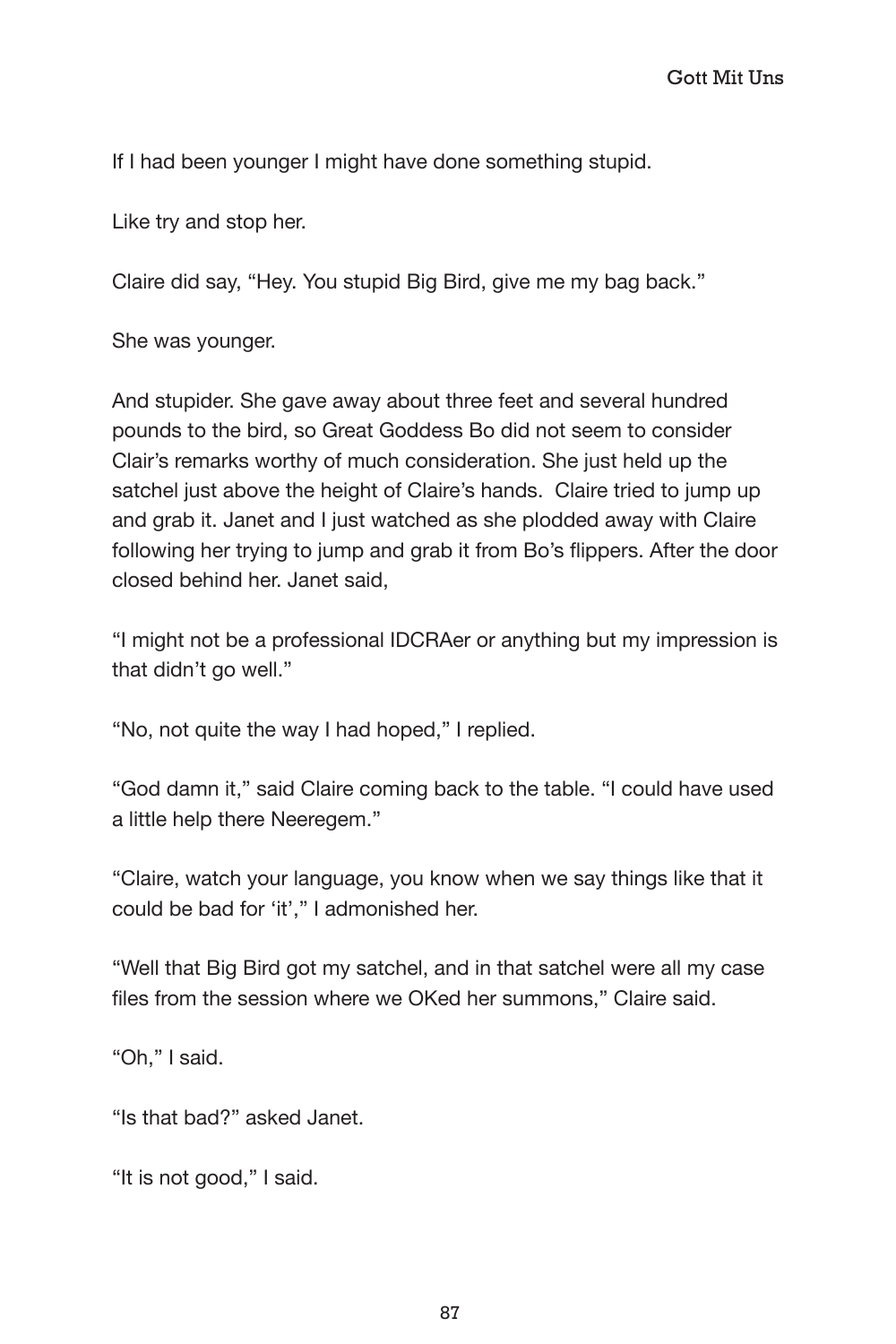Dan McLaughlin Gott Mit Unstand Mit Unstand Mit Unstand Mit Unstand Mit Unstand Mit Unstand Mit Unstand Mit Un

"We should probably get back to the office," said Claire....

As we began to walk away we both heard far off in the distance a long wailing cry, as if a person was falling a great distance into an unimaginable hell. Then there was a distinct, if fairly quiet, thud.

"Uh-oh," I said.

"What?" asked Claire.

"I think news of our exploits has just been processed by the main office," I said.

"What do you mean?" she asked.

"The sound we just heard was the sound of Mr. Bosably being cast into the nether regions of Hell."

"What? Where? Why? How?"

It seemed like she had a series of questions. I took a deep breath.

"Well, the why was an idea instituted a few Directors or so back. The idea was to make supervisors more directly responsible for the work that was done under them. They get a lot of very nice carrots, but if something goes wrong, they are responsible. That's the why, and they are cast into the nether regions of Hell. That would be the what and the where," I explained. "So what I am guessing is that news of exploits of the Great Goddess Bo has entered the consciousness of the upper regions of the bureaucracy of the UDD and some remedial actions were taken."

"Poor Mr. Bosably! How awful! The nether regions of Hell! For how long?" Claire said.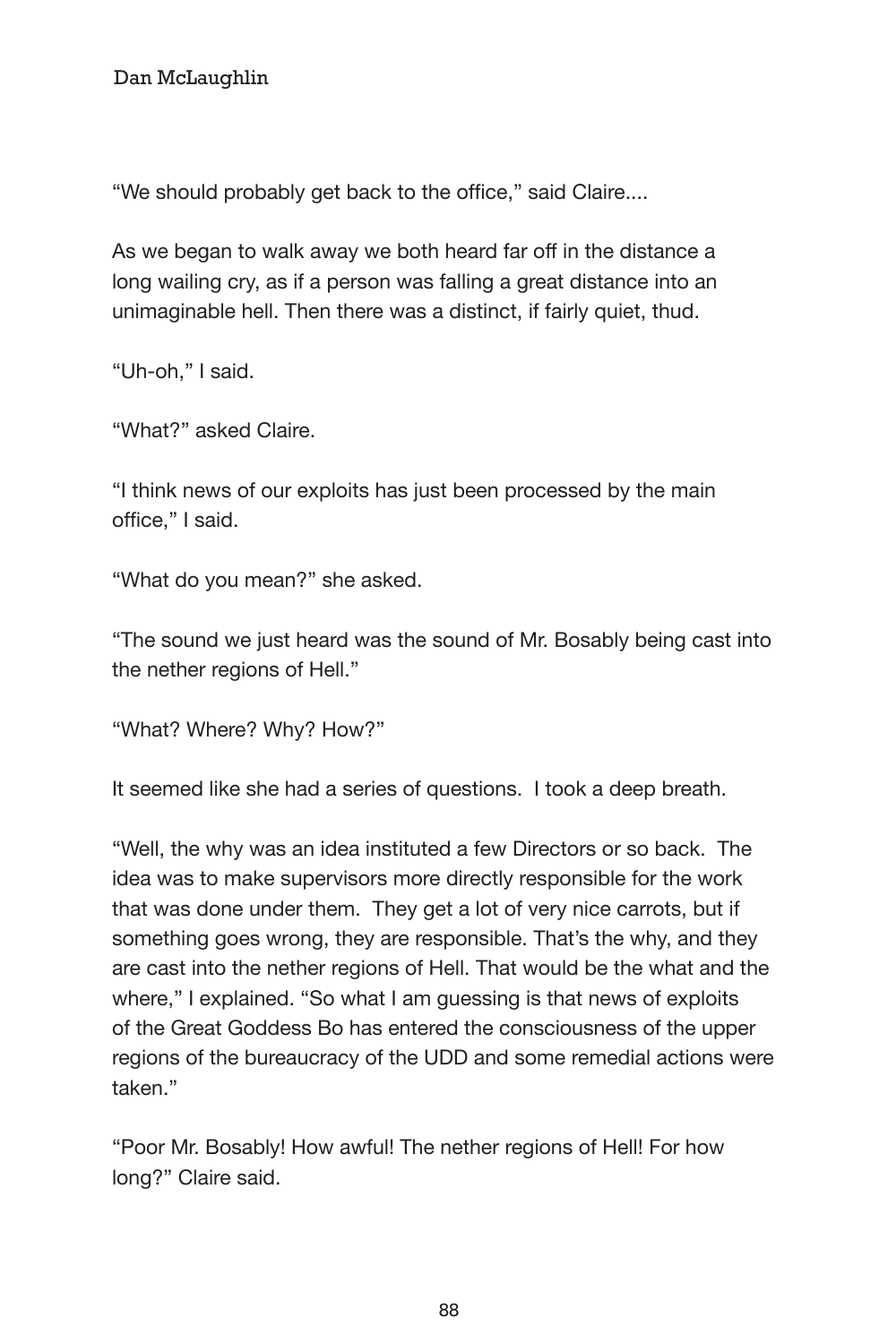"I believe it is for all eternity. But it is really not that bad," I said.

"How is that not bad? How could being cast into the nether regions of Hell for eternity not be a very bad thing?" she asked.

"Ah, that is the 'how'. Now you got to remember that there are a huge number of hells under the jurisdiction of the UDD and within the millions and millions of hells some "hells" are actually pretty nice places. Some of the more grim arctic gods believe 'Hell' is what most people perceive as a tropical paradise. And the kicker is that former supervisors gets to pick the 'Hell' they are cast into. And then since supervisors are pretty much masters of both time and space 'being cast into the nether regions of Hell for all eternity' has evolved into more a self imposed hiatus from work at a resort location," I said.

"Oh, that doesn't sound so bad then," she said.

"Of course not. Some of them actually like the actual being cast down experience. Basically it's a light slap on the wrist followed by a vacation. It is no big deal. But what it means is that someone was not pleased to hear about the Great Goddess Bo."

"Do you think I'm going to be in trouble?" Claire asked.

"Why would you be in trouble?" I asked.

"Well she did take my satchel and umm in the satchel I had all my files," she said.

"Oh. Yeah," I said.

I had forgotten that.

"Oh?" she said.